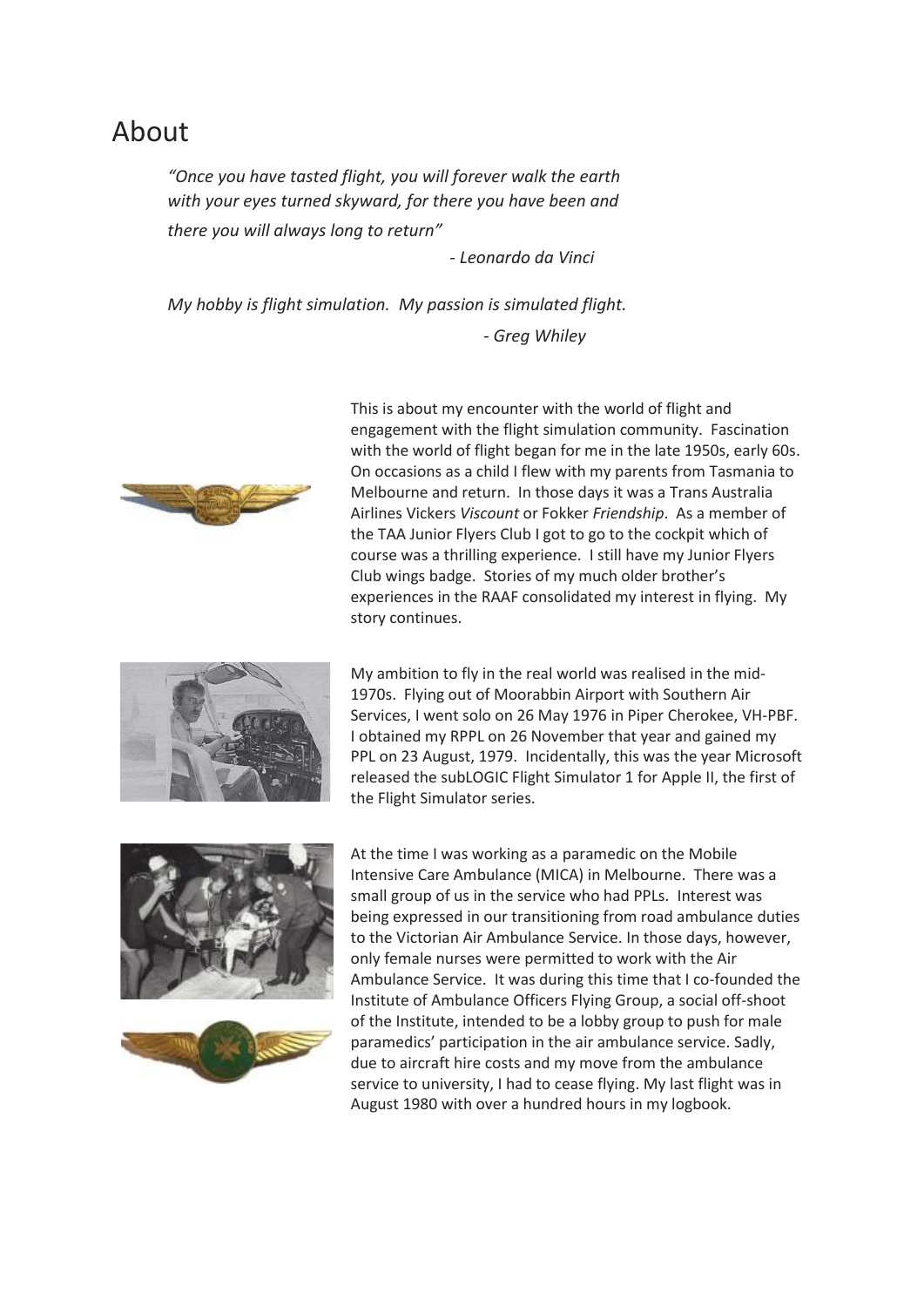

My first encounter with simulated flight came in 1997 with the purchase of Microsoft's *Flight Simulator 98.* I was instantly hooked and launched into the hobby with absolute gusto. While not the real thing I once experienced, I was nonetheless able to re-engage with flying in an environment 'as real as it gets'. I flew as many hours as I could and began amassing CD-ROMS of pay ware addons to supplement my growing collection of aircraft and scenery packages. Of course, as successive releases of the Microsoft Flight Simulator series became available, I quickly updated to the latest iteration. I remained loyal to the MS brand through to the FSX Acceleration pack. Today I fly using FSX Steam Edition but will soon be moving to the new MSFS 2020.





As well as flying I delved into the network of online social media outlets dedicated to flight simulation. The community I encountered here proved to be a friendly, cooperative and generous one. Simmers in the various forums have willingly provided support and answers to my many questions as I developed knowledge and expertise in the hobby.

The years between 1997 and 2009 were the heady days of immersion with the flight sim world. I was active in the online multiplayer rooms and developed the avatar of 'CaptAus'. Planning of detailed flights began, posting them in the multiplayer chat rooms. As a means of giving back to the community, in 2010 I launched the first website, *Aussie Star Hops.* This was the means of giving advance notice of dates, times and details of forthcoming multiplayer sessions. At the same time, I began writing support materials leaning on my experience as a real-world pilot. The intent was to provide a level of procedural realism and promote the idea of the 'serious' simmer while having fun at the same time.



In 2009, Microsoft closed down the Aces Game Studio, which was responsible for creating and maintaining the *Microsoft Flight Simulation* series. A casualty of this was the loss of the Gamespy multiplayer facility and the publication of multiplayer sessions ceased. Attention was turned to the writing and publication of an extensive series of tutorials, initially concentrating on the flying of the Boeing 737-800. The *Aussie Star Hops* website became redundant and it morphed into the *Aussie Star Flight Simulation* website. More time was spent on writing than flying as I found it educative and satisfying.